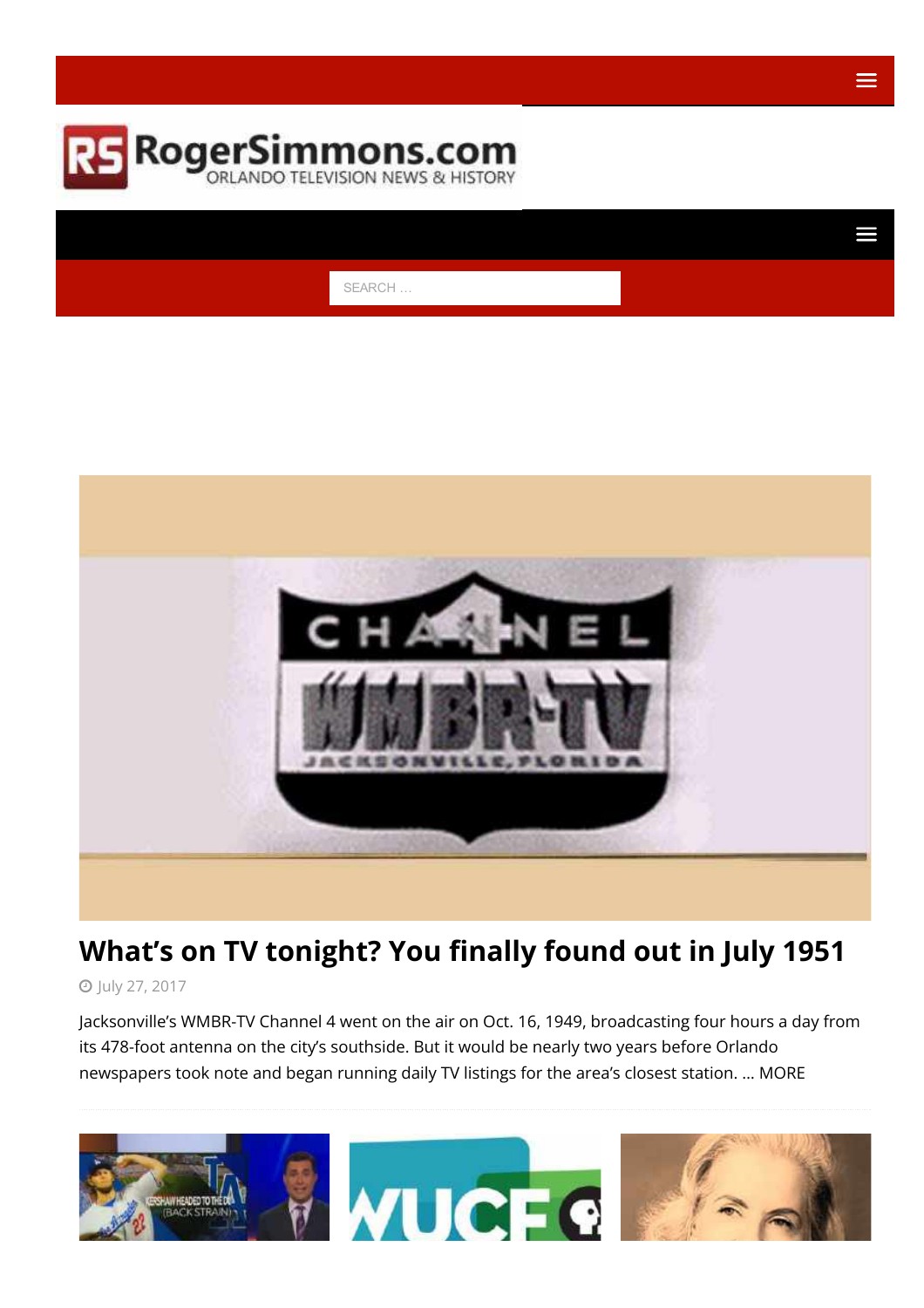

### David [Pingalore](https://rogersimmons.com/david-pingalore-doing-sports-at-los-angeles-ktla/2017/07/24/) doing sports at Los [Angeles'](https://rogersimmons.com/david-pingalore-doing-sports-at-los-angeles-ktla/2017/07/24/) **[KTLA](https://rogersimmons.com/david-pingalore-doing-sports-at-los-angeles-ktla/2017/07/24/)**

**O** luly 24, [2017](https://rogersimmons.com/2017/07/)

David "Ping" Pingalore may be moving on to bigger and better things after WKMG-Channel 6 decided not to renew his contract last month. The longtime Orlando sports anchor posted a Facebook Live video Monday night … [MORE](https://rogersimmons.com/david-pingalore-doing-sports-at-los-angeles-ktla/2017/07/24/)



### It's been 6 [years](https://rogersimmons.com/its-been-6-years-since-wucf-saved-pbs-in-central-florida/2017/07/23/) since WUCF saved PBS in [Central](https://rogersimmons.com/its-been-6-years-since-wucf-saved-pbs-in-central-florida/2017/07/23/) [Florida](https://rogersimmons.com/its-been-6-years-since-wucf-saved-pbs-in-central-florida/2017/07/23/)

**O** luly 23, [2017](https://rogersimmons.com/2017/07/)

This month marks six years since WUCF became Central Florida's PBS affiliate and saved public TV for the region, keeping alive a non-commercial, educational service started in 1965. But let's go back — way back … [MORE](https://rogersimmons.com/its-been-6-years-since-wucf-saved-pbs-in-central-florida/2017/07/23/)



Orlando [broadcasting](https://rogersimmons.com/orlando-broadcasting-pioneer-lee-colee-hamilton-dies-at-90/2017/07/22/) [pioneer](https://rogersimmons.com/orlando-broadcasting-pioneer-lee-colee-hamilton-dies-at-90/2017/07/22/) Lee Colee [Hamilton](https://rogersimmons.com/orlando-broadcasting-pioneer-lee-colee-hamilton-dies-at-90/2017/07/22/) dies at 90

**O** luly 22, [2017](https://rogersimmons.com/2017/07/)

Orlando broadcasting pioneer Lee Colee Hamilton passed away earlier this month at age 90. She started at Orlando radio station WLOF as an "office girl" and eventually became Florida's first female broadcast salesperson. She eventually rose to general sales manager at WLOF Radio and WLOF-TV Channel 9, which she helped launch in 1958. […](https://rogersimmons.com/orlando-broadcasting-pioneer-lee-colee-hamilton-dies-at-90/2017/07/22/) [MORE](https://rogersimmons.com/orlando-broadcasting-pioneer-lee-colee-hamilton-dies-at-90/2017/07/22/)



# Florida has 106 TV [stations](https://rogersimmons.com/florida-has-106-tv-stations-now-after-fcc-originally-approved-58/2017/07/10/) now after FCC [originally](https://rogersimmons.com/florida-has-106-tv-stations-now-after-fcc-originally-approved-58/2017/07/10/) [approved](https://rogersimmons.com/florida-has-106-tv-stations-now-after-fcc-originally-approved-58/2017/07/10/) 58

July 10, [2017](https://rogersimmons.com/2017/07/)

Florida has 106 full-power television stations today, and many more channels when you consider their digital offerings. It's a far cry from what the FCC envisioned for the Sunshine State in the early days of television. … [MORE](https://rogersimmons.com/florida-has-106-tv-stations-now-after-fcc-originally-approved-58/2017/07/10/)



### [Ex-WESH](https://rogersimmons.com/former-wesh-reporter-bob-kealing-joining-seminole-sheriffs-office/2017/07/09/) reporter Bob Kealing joining [Seminole](https://rogersimmons.com/former-wesh-reporter-bob-kealing-joining-seminole-sheriffs-office/2017/07/09/) Sheriff's Office, plus other [news](https://rogersimmons.com/former-wesh-reporter-bob-kealing-joining-seminole-sheriffs-office/2017/07/09/)

July 9, [2017](https://rogersimmons.com/2017/07/)

What's Bob Kealing's new job? What's Univision doing with another Orlando TV station? Will Channel 6 hire another sports anchor? All this, plus more. […](https://rogersimmons.com/former-wesh-reporter-bob-kealing-joining-seminole-sheriffs-office/2017/07/09/) **[MORE](https://rogersimmons.com/former-wesh-reporter-bob-kealing-joining-seminole-sheriffs-office/2017/07/09/)** 



# [Orlando's](https://rogersimmons.com/orlandos-channel-6-started-63-years-ago-today-as-wdbo-tv/2017/07/01/) Channel 6 [started](https://rogersimmons.com/orlandos-channel-6-started-63-years-ago-today-as-wdbo-tv/2017/07/01/) 63 years ago today as [WDBO-TV](https://rogersimmons.com/orlandos-channel-6-started-63-years-ago-today-as-wdbo-tv/2017/07/01/)

July 1, [2017](https://rogersimmons.com/2017/07/)

The first regular broadcast by WDBO-TV at 7:55 a.m. on that July 1, 1954, was the culmination of a more than three-year effort to bring local TV to Central Florida. … [MORE](https://rogersimmons.com/orlandos-channel-6-started-63-years-ago-today-as-wdbo-tv/2017/07/01/)





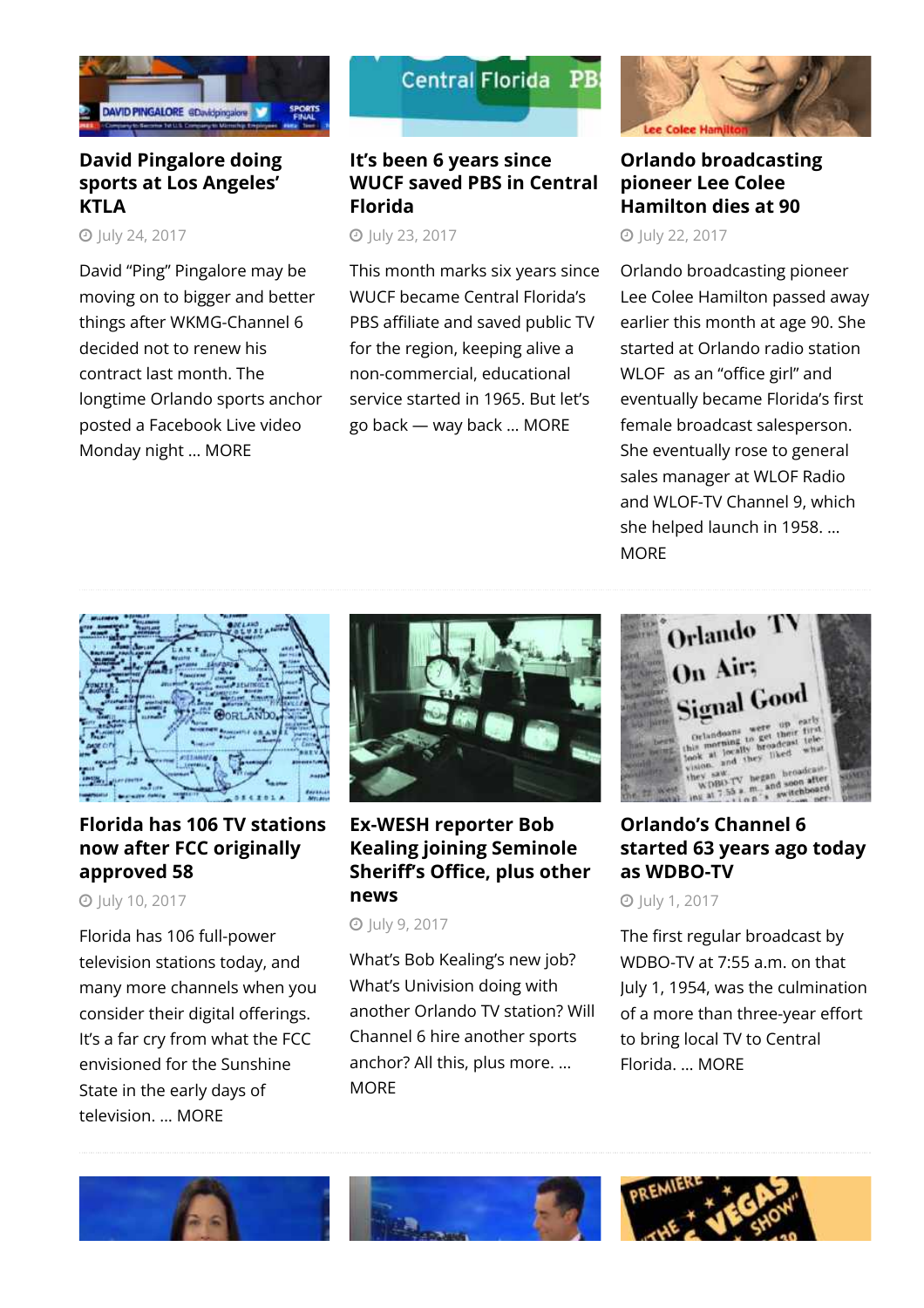

# [WKMG's](https://rogersimmons.com/wkmgs-jamie-seh-joins-elite-group-of-tv-women/2017/06/25/) Jamie Seh joins elite group of TV [women](https://rogersimmons.com/wkmgs-jamie-seh-joins-elite-group-of-tv-women/2017/06/25/)

June 25, [2017](https://rogersimmons.com/2017/06/)

In the process of elevating Jamie Seh from weekend sports anchor to sports director, Channel 6 is making a bit of history. … [MORE](https://rogersimmons.com/wkmgs-jamie-seh-joins-elite-group-of-tv-women/2017/06/25/)



# David [Pingalore](https://rogersimmons.com/david-ping-pingalore-out-as-wkmg-sports-anchor-after-10-years/2017/06/22/) out as WKMG sports [anchor](https://rogersimmons.com/david-ping-pingalore-out-as-wkmg-sports-anchor-after-10-years/2017/06/22/) after 10 [years](https://rogersimmons.com/david-ping-pingalore-out-as-wkmg-sports-anchor-after-10-years/2017/06/22/)

**O** June 22, [2017](https://rogersimmons.com/2017/06/)

WKMG Channel 6 is dropping longtime sports anchor David Pingalore, reports Hal Boedeker of the Orlando Sentinel. … [MORE](https://rogersimmons.com/david-ping-pingalore-out-as-wkmg-sports-anchor-after-10-years/2017/06/22/)



[Comedian](https://rogersimmons.com/comedian-bill-dana-passes-helped-launch-short-lived-united-network-on-channel-6/2017/06/20/) Bill Dana [passes,](https://rogersimmons.com/comedian-bill-dana-passes-helped-launch-short-lived-united-network-on-channel-6/2017/06/20/) helped launch [short-lived](https://rogersimmons.com/comedian-bill-dana-passes-helped-launch-short-lived-united-network-on-channel-6/2017/06/20/) United [Network](https://rogersimmons.com/comedian-bill-dana-passes-helped-launch-short-lived-united-network-on-channel-6/2017/06/20/) on Channel 6

**D** lune 20, [2017](https://rogersimmons.com/2017/06/)

Comedian Bill Dana, whose death at age 92 was announced Monday, was best known for his "Jose Jimenez" character in the 1960s. But he also had a small role in Orlando TV history. … [MORE](https://rogersimmons.com/comedian-bill-dana-passes-helped-launch-short-lived-united-network-on-channel-6/2017/06/20/)

#### KEEP READING …

MORE BLOG POSTS: Click here to see more [Orlando](http://rogersimmons.com/category/orlando-tv/page/2/) TV blog posts from the past.

OUR SPONSORS

#### FOLLOW ON FACEBOOK

#### ABOUT US

RogerSimmons.com has been covering Orlando and Central Florida television since 2001.

- Send [Roger](mailto:roger@rogersimmons.com) an email
- Find out more [about](https://rogersimmons.com/about/) Roger

| <b>CATEGORIES</b>   |               |                         |                     |                            |  |
|---------------------|---------------|-------------------------|---------------------|----------------------------|--|
| Select Category     |               |                         |                     |                            |  |
| <b>TAGS</b>         |               |                         |                     |                            |  |
| <b>AMY KAUFELDT</b> | <b>AWARDS</b> | <b>BARBARA MAUSHARD</b> | <b>BARBARA WEST</b> | <b>BLAST FROM THE PAST</b> |  |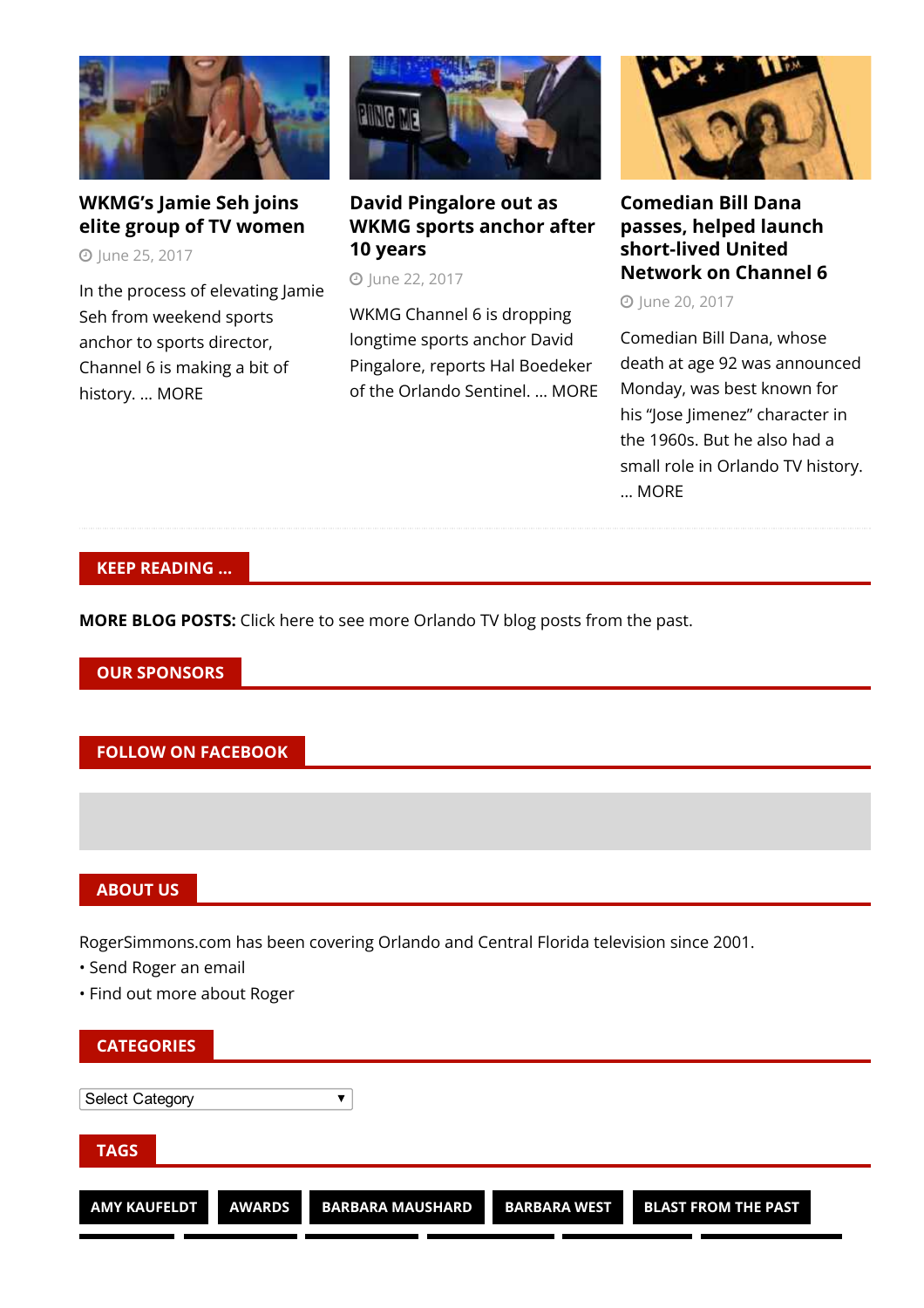| <b>BOB JORDAN</b><br><b>BOB FRIER</b><br><b>BOB OPSAHL</b><br><b>BRIGHT HOUSE</b><br><b>CALE RAMAKER</b><br><b>CASEY ANTHONY</b>  |  |  |  |  |  |
|-----------------------------------------------------------------------------------------------------------------------------------|--|--|--|--|--|
| <b>DIGITAL TV</b><br><b>DANNY TREANOR</b><br><b>DAVID PINGALORE</b><br><b>JACQUELINE LONDON</b><br><b>DAILY BUZZ</b>              |  |  |  |  |  |
| <b>MARK MCEWEN</b><br><b>JACQUIE SOSA</b><br><b>JIM VAN FLEET</b><br><b>LAURA DIAZ</b><br><b>LAUREN ROWE</b><br>JIM PAYNE         |  |  |  |  |  |
| <b>MARTIE SALT</b><br><b>MIKE GAROFALO</b><br><b>NEWS 13</b><br><b>O-TOWN ALUMNI</b><br><b>MARTHA SUGALSKI</b><br><b>RATINGS</b>  |  |  |  |  |  |
| <b>STAN KNOTT</b><br><b>TOM SORRELLS</b><br><b>TOM TERRY</b><br><b>TONY PIPITONE</b><br><b>SHAWN BARTELT</b><br><b>SKIP VALET</b> |  |  |  |  |  |
| <b>VANESSA WELCH</b><br><b>WEATHER</b><br><b>WENDY CHIOJI</b><br><b>VIDEO</b><br>WESH-2<br>WFTV-9<br><b>WKCF-18</b>               |  |  |  |  |  |
| WMFE-24<br><b>WOFL-35</b><br><b>WRDQ-27</b><br>WKMG-6                                                                             |  |  |  |  |  |

#### GREAT SITES

Big 13 – WTVT [History](http://www.big13.com/) [Central](http://www.cflradio.net/) Florida Radio [Chicago](http://www.chicagotelevision.com/) TV History DCRTV [\(D.C.-Baltimore\)](http://dcrtv.com/) DuMont [Network](http://www.dumonthistory.tv/index.html) History [Florida](http://www.flnewscenter.com/) News Center FTV [Live](http://www.ftvlive.com/) [Growing](http://growingboldertv.com/) Bolder TV [Kinescope](http://kinescopehd.blogspot.com/) HD [Lenslinger](http://lenslinger.com/) Live [Apartment](http://liveapartmentfire.com/) Fire (Atlanta) **[NewsBlues](http://www.newsblues.com/)** [Orlando](http://www.orlandodigital.tv/index.htm) Digital TV [RadioYears.com](http://radioyears.com/) Ranger Hal – [Jacksonville](http://members.cox.net/rangerhaljax/) [Reality](http://weblogs.baltimoresun.com/entertainment/realitycheck/blog/) Check Scott Walker TV – New [Orleans](http://www.scottwalkertv.com/) [Sentinel](http://blogs.orlandosentinel.com/entertainment_tv_tvblog/) TV Guy Blog South [Florida](http://www.sfltv.com/) TV Tulsa TV [Memories](http://tulsatvmemories.com/)

#### FLORIDA'S FIRST TV STATIONS



# Florida TV [History](https://rogersimmons.com/florida-television-history/)

In this list of Florida's first 25 television stations, you'll likely notice some familiar call letters as well as some you may have never seen before. Those lesser-known TV stations are Florida's early UHF stations, ... [MORE](https://rogersimmons.com/florida-television-history/)